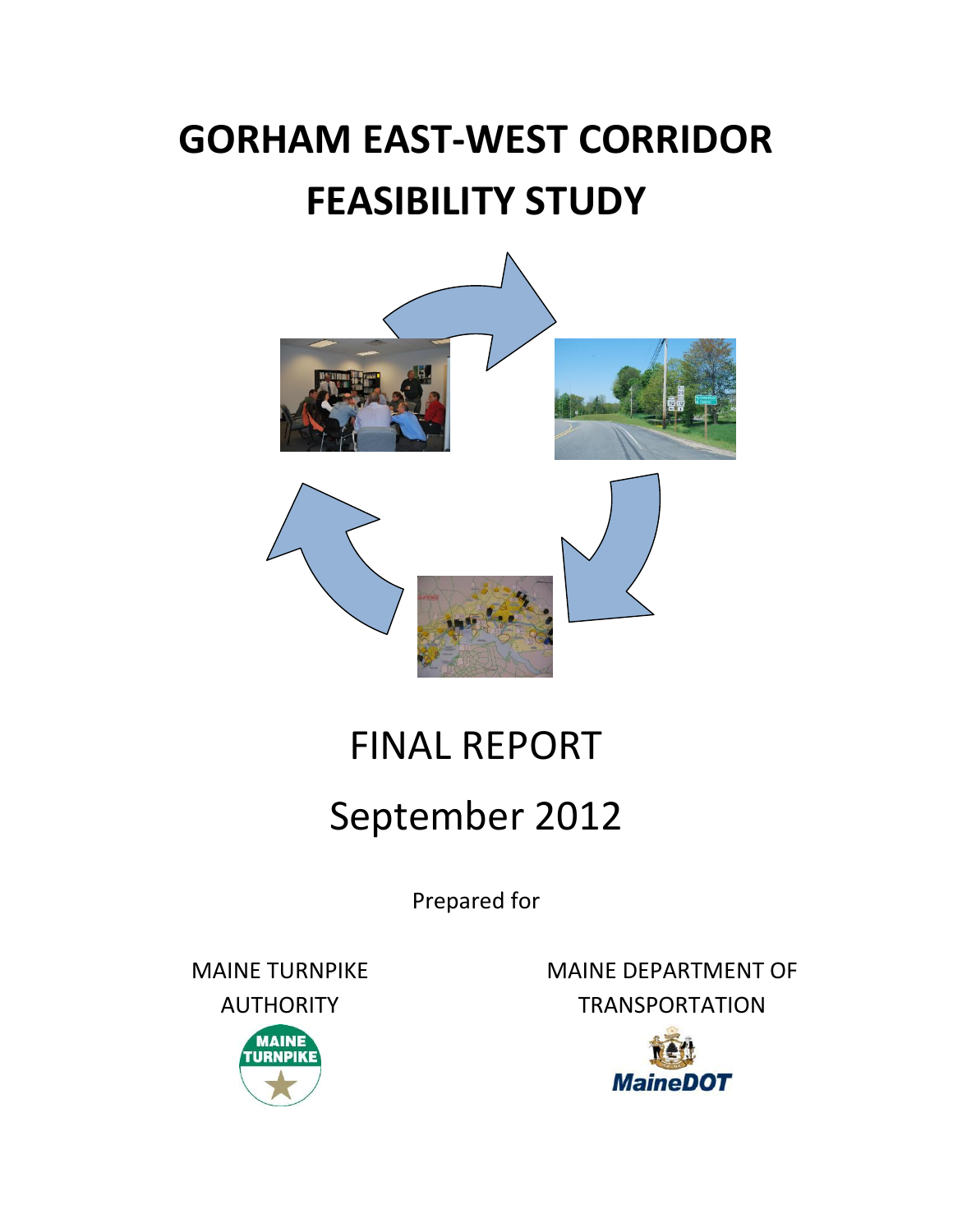|     | <b>CONTENTS</b>                                                                                                                                                                                                                         | Page |
|-----|-----------------------------------------------------------------------------------------------------------------------------------------------------------------------------------------------------------------------------------------|------|
|     | FIGURES <b>EXAMPLEMENTAL SECTION CONTENTS IN EXAMPLE SET OF A SET OF A SET OF SET OF A SET OF SET OF SET OF SET O</b>                                                                                                                   |      |
|     |                                                                                                                                                                                                                                         |      |
|     |                                                                                                                                                                                                                                         |      |
|     |                                                                                                                                                                                                                                         |      |
| 1.0 |                                                                                                                                                                                                                                         |      |
| 1.1 |                                                                                                                                                                                                                                         |      |
| 1.2 |                                                                                                                                                                                                                                         |      |
| 1.3 |                                                                                                                                                                                                                                         |      |
| 2.0 |                                                                                                                                                                                                                                         |      |
| 2.1 | Transportation 2-1                                                                                                                                                                                                                      |      |
|     | 2.1.1<br>Traffic Data 2-1                                                                                                                                                                                                               |      |
|     | 2.1.2<br>Safety Analysis 2-6                                                                                                                                                                                                            |      |
|     | 2.1.3                                                                                                                                                                                                                                   |      |
|     | 2.1.4                                                                                                                                                                                                                                   |      |
|     | Transportation Demand Management [111] [2013] Transportation Demand Management [2014] [2015] Transportation Demand Management [2015] [2015] Transportation Demand Management [2015] [2015] Transportation Demand Management St<br>2.1.5 |      |
| 2.2 |                                                                                                                                                                                                                                         |      |
| 3.0 |                                                                                                                                                                                                                                         |      |
| 4.0 |                                                                                                                                                                                                                                         |      |
| 4.1 |                                                                                                                                                                                                                                         |      |
| 4.2 |                                                                                                                                                                                                                                         |      |
| 4.3 |                                                                                                                                                                                                                                         |      |
| 4.4 |                                                                                                                                                                                                                                         |      |
| 4.5 |                                                                                                                                                                                                                                         |      |
| 5.0 |                                                                                                                                                                                                                                         |      |
| 5.1 |                                                                                                                                                                                                                                         |      |
| 5.2 |                                                                                                                                                                                                                                         |      |
| 5.3 |                                                                                                                                                                                                                                         |      |
| 5.4 |                                                                                                                                                                                                                                         |      |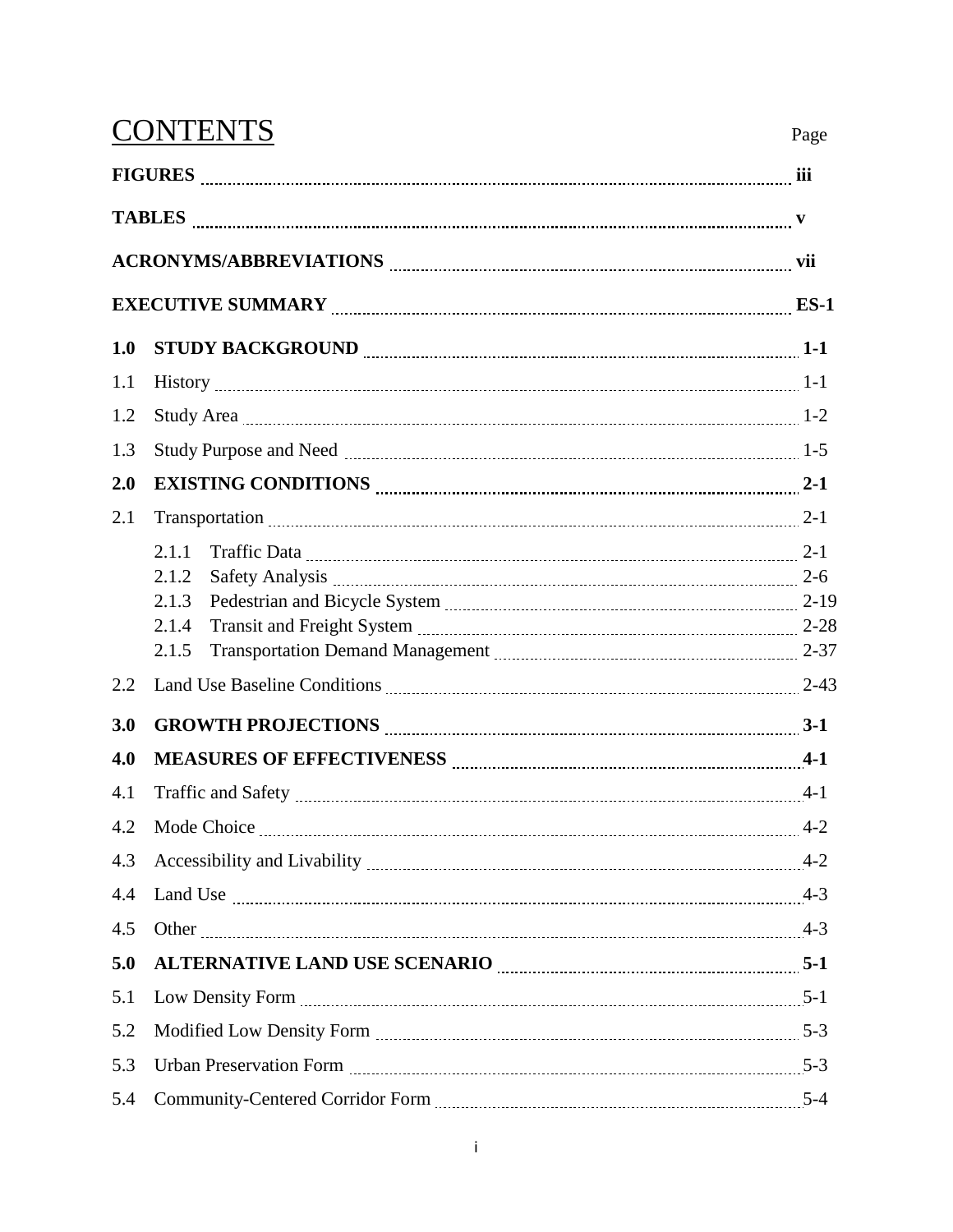| 5.5 |                                                                                                                                                                                                                                            |  |
|-----|--------------------------------------------------------------------------------------------------------------------------------------------------------------------------------------------------------------------------------------------|--|
| 5.6 |                                                                                                                                                                                                                                            |  |
| 6.0 | TRANSIT SCENARIO <b><i>manualizariamente contra contra contra contra contra contra contra contra contra contra contra contra contra contra contra contra contra contra contra contra contra contra contra contra contra contra con</i></b> |  |
| 7.0 |                                                                                                                                                                                                                                            |  |
| 7.1 |                                                                                                                                                                                                                                            |  |
| 7.2 | Scenarios Considered But Not Evaluated Materian Construction and T-12                                                                                                                                                                      |  |
| 8.0 | PUBLIC PARTICIPATION AND OUTREACH INITIATIVES MARKETION 8-1                                                                                                                                                                                |  |
| 8.1 |                                                                                                                                                                                                                                            |  |
| 8.2 |                                                                                                                                                                                                                                            |  |
|     | 8.2.1                                                                                                                                                                                                                                      |  |
|     | 8.2.2                                                                                                                                                                                                                                      |  |
| 8.3 | Summary of Public Informational Meetings <b>Martin Community</b> 8-15                                                                                                                                                                      |  |
| 8.4 |                                                                                                                                                                                                                                            |  |
| 9.0 | STUDY RECOMMENDATIONS <b>EXECUTES</b> 2-1                                                                                                                                                                                                  |  |
| 9.1 |                                                                                                                                                                                                                                            |  |
| 9.2 | Transit Recommendations <i>manual content and the communical</i> p-3                                                                                                                                                                       |  |
| 9.3 |                                                                                                                                                                                                                                            |  |
| 9.4 |                                                                                                                                                                                                                                            |  |
| 9.5 |                                                                                                                                                                                                                                            |  |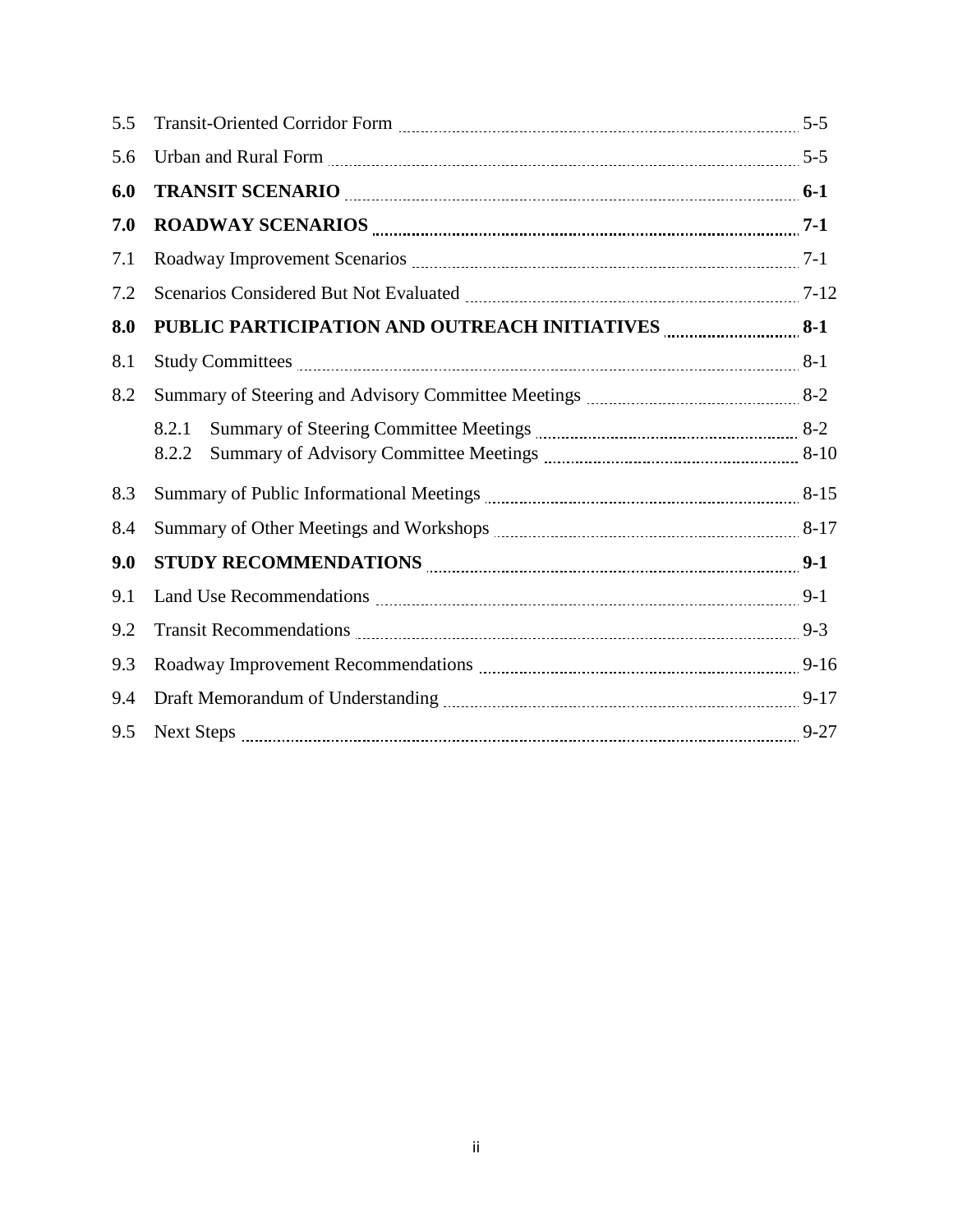|          | <b>FIGURES</b><br>Page                                                                                                                                                                                                         |         |
|----------|--------------------------------------------------------------------------------------------------------------------------------------------------------------------------------------------------------------------------------|---------|
| $ES-1$   |                                                                                                                                                                                                                                |         |
| $ES-2$   | Urban and Rural Form Proposed Growth Areas <b>Martin Arman Areas</b> ES-7                                                                                                                                                      |         |
| $ES-3$   |                                                                                                                                                                                                                                |         |
| $ES-4$   | Roadway Improvement Scenario 1 manuscription and ES-9                                                                                                                                                                          |         |
| $ES-5$   | Roadway Improvement Scenario 2 [11] Martin March 2 [10] March 2 [10] March 2 [10] March 2 [10] March 2 [10] March 2 [10] March 2 [10] March 2 [10] March 2 [10] March 2 [10] March 2 [10] March 2 [10] March 2 [10] March 2 [1 |         |
| $1-1$    |                                                                                                                                                                                                                                |         |
| $1 - 2$  |                                                                                                                                                                                                                                |         |
| $2 - 1$  |                                                                                                                                                                                                                                |         |
| $2 - 2$  |                                                                                                                                                                                                                                |         |
| $2 - 3$  | Westbrook Downtown Sidewalks and Crosswalks <b>Manual</b> 2-22                                                                                                                                                                 |         |
| $2 - 4$  |                                                                                                                                                                                                                                |         |
| $2 - 5$  | METRO Bus Route Map 2-30                                                                                                                                                                                                       |         |
| $2 - 6$  |                                                                                                                                                                                                                                |         |
| $2 - 7$  |                                                                                                                                                                                                                                |         |
| $2 - 8$  | Gorham Housing Development manufactured and the contract of 2-45                                                                                                                                                               |         |
| $2-9$    | Westbrook Housing Development Manual Manual Manual Manual 2-45                                                                                                                                                                 |         |
| $2-10$   |                                                                                                                                                                                                                                |         |
| $2 - 11$ | South Portland Housing Development Manuscritts and Manuscritts 2-46                                                                                                                                                            |         |
| $2 - 12$ |                                                                                                                                                                                                                                |         |
| $2-13$   | Scarborough - Future Land Use Plan                                                                                                                                                                                             | $2-49$  |
| $2 - 14$ |                                                                                                                                                                                                                                |         |
| $2 - 15$ | Westbrook Activity Centers <b>Manual Activity</b> Centers <b>Manual Activity</b> Centers <b>Manual Activity</b> Centers                                                                                                        |         |
| $2-16$   |                                                                                                                                                                                                                                |         |
| $2 - 17$ | Scarborough Activity Centers Manual Manual Manual Manual Manual 2-54                                                                                                                                                           |         |
| $2 - 18$ | South Portland Activity Centers 255                                                                                                                                                                                            |         |
| $5 - 1$  | Urban and Rural Form Proposed Growth Areas <b>Martin Arman Areas</b> 5-6                                                                                                                                                       |         |
| $6-1$    | Existing Bus and Passenger Rail Transit Network <b>Manual</b> Communications 6-2                                                                                                                                               |         |
| $6 - 2$  | <b>Future Transit Routes</b>                                                                                                                                                                                                   | $6 - 3$ |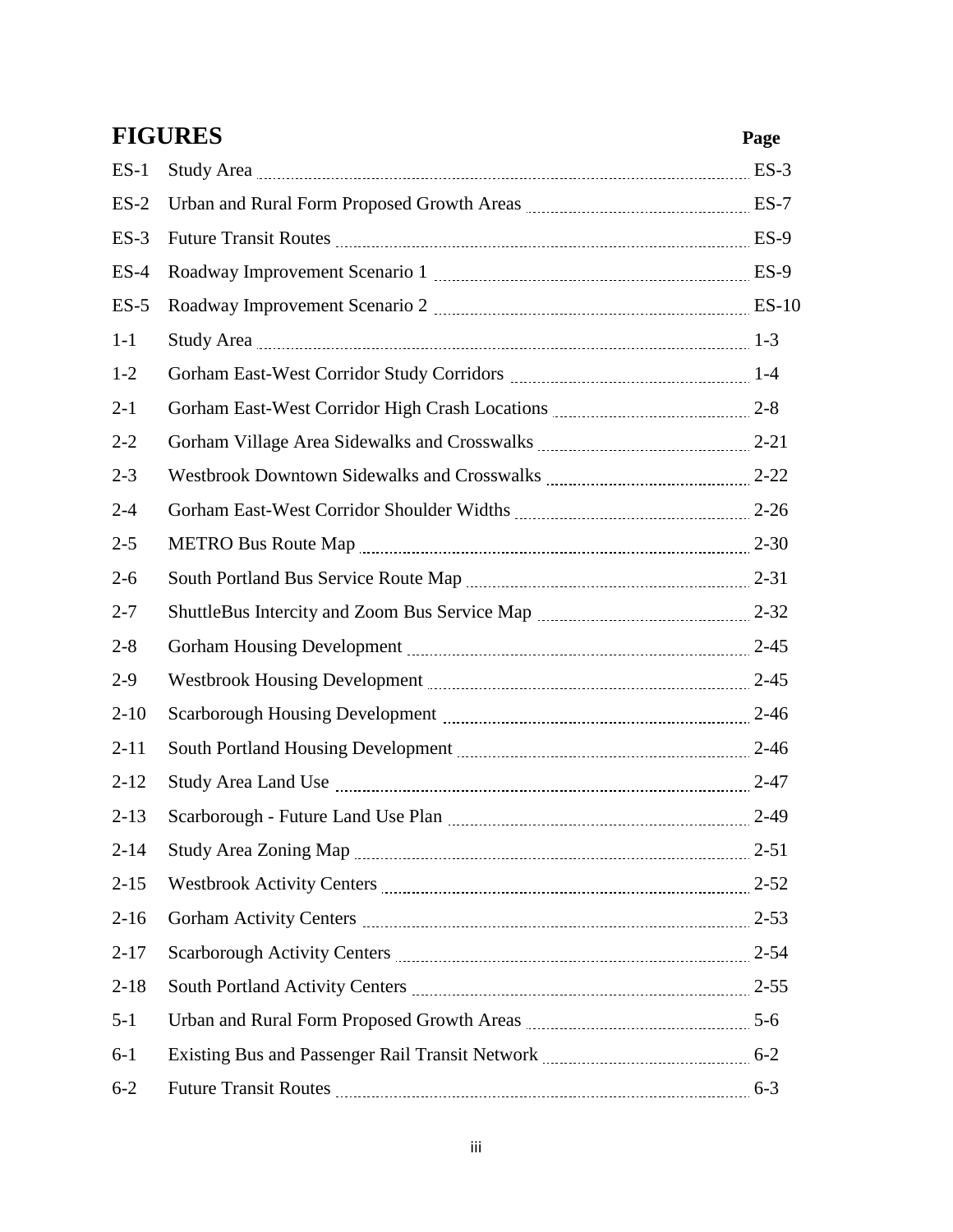| $6 - 3$ |                                                                                                                                                                                                                                |  |
|---------|--------------------------------------------------------------------------------------------------------------------------------------------------------------------------------------------------------------------------------|--|
| $6-4$   | Transit Mode Share to Home from Work for Study Area <b>Marting 1986</b> 6-11                                                                                                                                                   |  |
| $6 - 5$ |                                                                                                                                                                                                                                |  |
| $7-1$   | Roadway Improvement Scenario 1 [11] [2010] [2010] [2010] [2010] [2010] [2010] [2010] [2010] [2010] [2010] [2010] [2010] [2010] [2010] [2010] [2010] [2010] [2010] [2010] [2010] [2010] [2010] [2010] [2010] [2010] [2010] [201 |  |
| $7 - 2$ |                                                                                                                                                                                                                                |  |
| $7 - 3$ |                                                                                                                                                                                                                                |  |
| $7-4$   |                                                                                                                                                                                                                                |  |
| $7 - 5$ | Northerly Bypass of Gorham Village Manual Allen Manual Museum 7-13                                                                                                                                                             |  |
| $7-6$   |                                                                                                                                                                                                                                |  |
| $9-1$   |                                                                                                                                                                                                                                |  |
| $9 - 2$ |                                                                                                                                                                                                                                |  |
| $9 - 3$ |                                                                                                                                                                                                                                |  |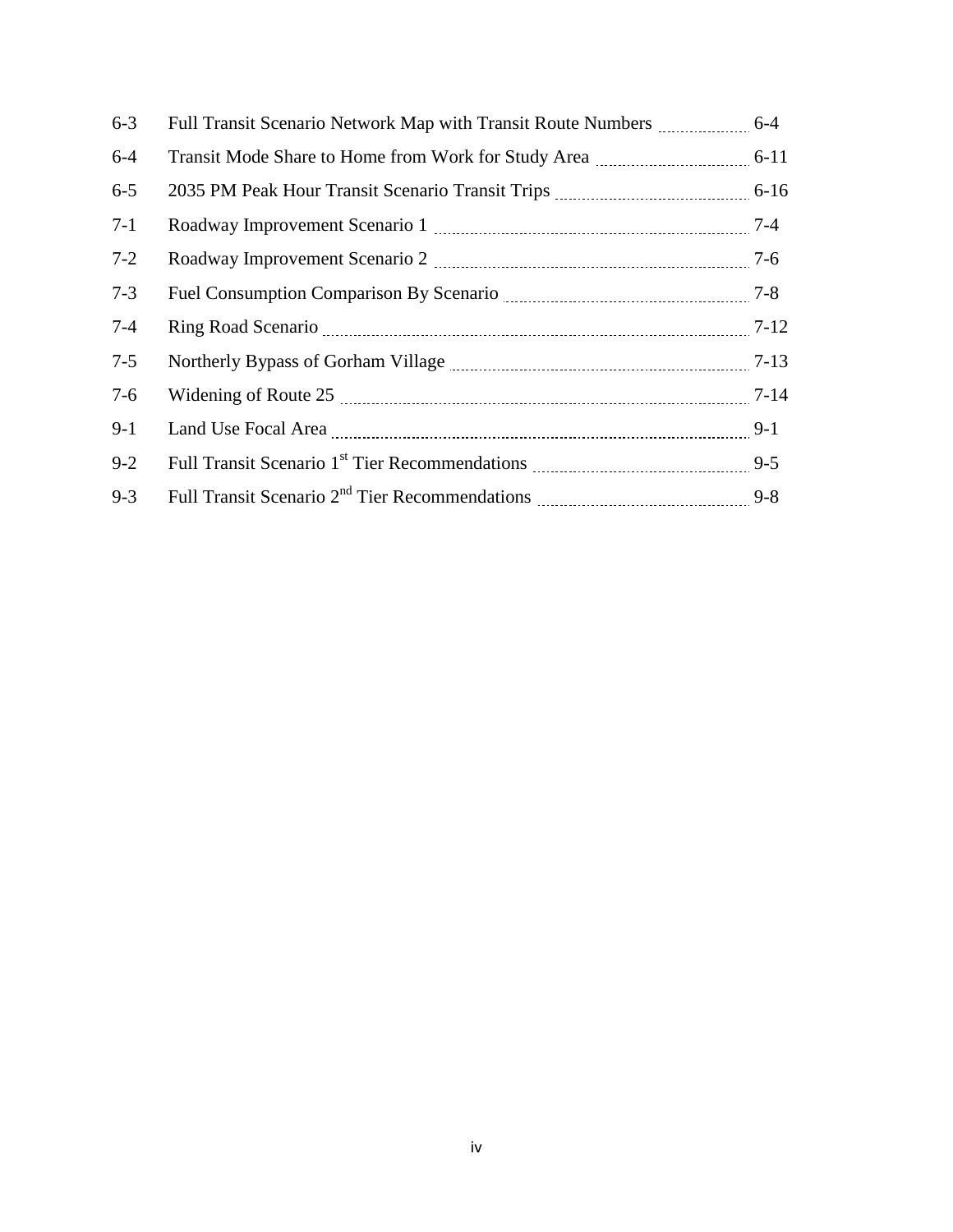|          | <b>TABLES</b>                                                                                                                                                                                                                  | Page  |
|----------|--------------------------------------------------------------------------------------------------------------------------------------------------------------------------------------------------------------------------------|-------|
| $ES-1$   |                                                                                                                                                                                                                                |       |
| $ES-2$   |                                                                                                                                                                                                                                |       |
| $2 - 1$  |                                                                                                                                                                                                                                |       |
| $2 - 2$  | LOS Criteria for Unsignalized Intersections <b>Manual</b> 2-5                                                                                                                                                                  |       |
| $2 - 3$  | LOS Criteria for Signalized Intersections <i>manually contained to Signalized</i> Intersections <i>manual</i> 2-5                                                                                                              |       |
| $2 - 4$  |                                                                                                                                                                                                                                |       |
| $2 - 5$  |                                                                                                                                                                                                                                |       |
| $2 - 6$  |                                                                                                                                                                                                                                |       |
| $2 - 7$  | East Gorham 2-12                                                                                                                                                                                                               |       |
| $2 - 8$  | The Overlap 2-13                                                                                                                                                                                                               |       |
| $2-9$    |                                                                                                                                                                                                                                |       |
| $2 - 10$ |                                                                                                                                                                                                                                |       |
| $2 - 11$ | South Portland 2-16                                                                                                                                                                                                            |       |
| $2 - 12$ |                                                                                                                                                                                                                                |       |
| $2 - 13$ |                                                                                                                                                                                                                                |       |
| $2 - 14$ |                                                                                                                                                                                                                                |       |
| $2 - 15$ |                                                                                                                                                                                                                                |       |
| $2-16$   | Bicycle Volumes 2-25                                                                                                                                                                                                           |       |
| $2 - 17$ |                                                                                                                                                                                                                                |       |
| $2 - 18$ |                                                                                                                                                                                                                                |       |
| $2-19$   |                                                                                                                                                                                                                                |       |
| $2 - 20$ |                                                                                                                                                                                                                                |       |
| $3-1$    |                                                                                                                                                                                                                                |       |
| $3 - 2$  |                                                                                                                                                                                                                                |       |
| $3 - 3$  |                                                                                                                                                                                                                                |       |
| $6-1$    | 2035 Full Transit Scenario <b>Martin March 2016</b> 6-5                                                                                                                                                                        |       |
| $6 - 2$  | PM Peak Hour Transit Ridership, 2009-2035 [11] [120] [120] [120] [130] [130] [130] [130] [130] [130] [130] [130] [130] [130] [130] [130] [130] [130] [130] [130] [130] [130] [130] [130] [130] [130] [130] [130] [130] [130] [ |       |
| $6 - 3$  |                                                                                                                                                                                                                                | $6-9$ |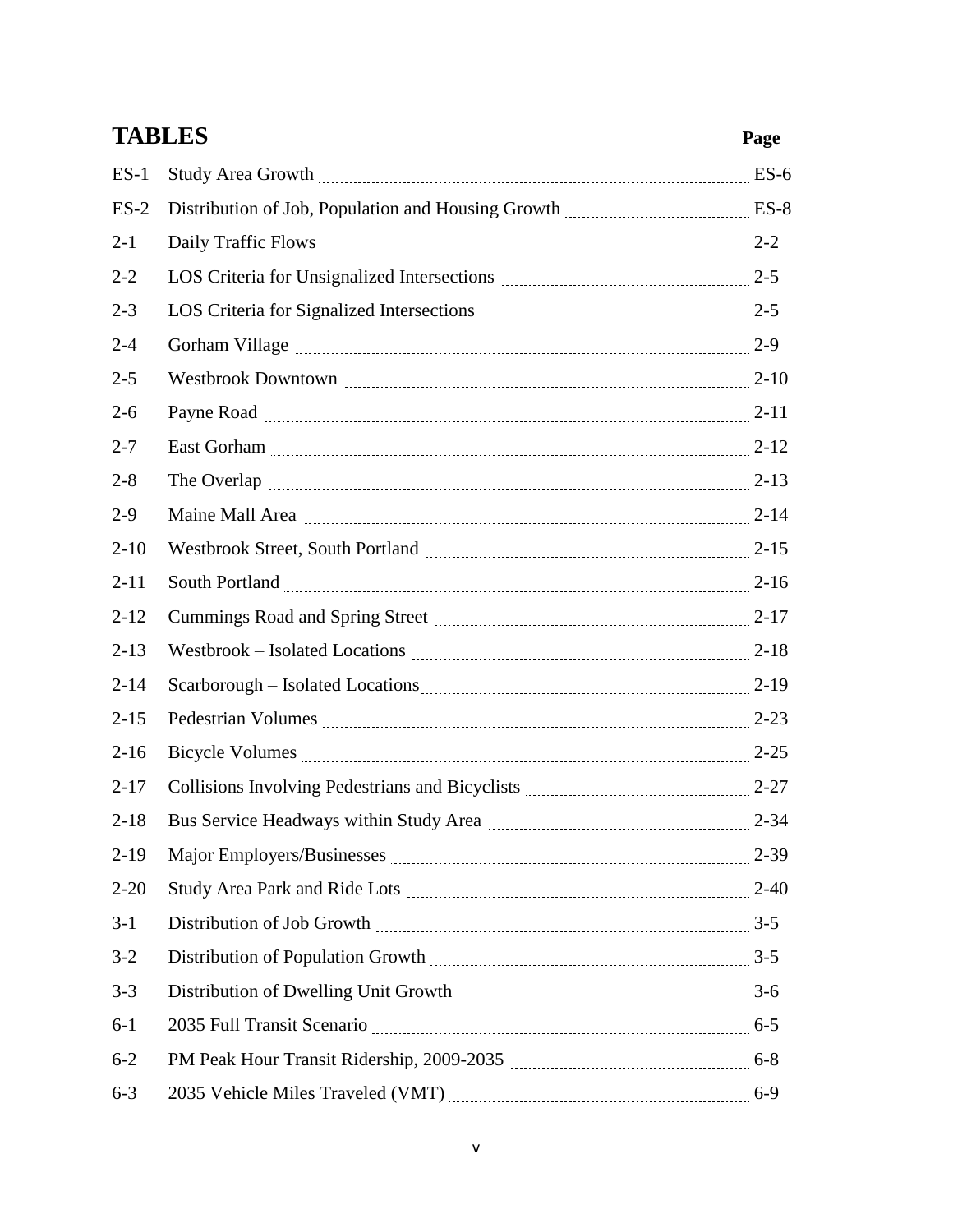| $6-4$   |                                                                         |  |
|---------|-------------------------------------------------------------------------|--|
| $6 - 5$ | Transit Mode Share to Home from Work for the Four Core Communities 6-10 |  |
| $7-1$   |                                                                         |  |
| $7 - 2$ |                                                                         |  |
| $7 - 3$ |                                                                         |  |
| $7 - 4$ |                                                                         |  |
| $7 - 5$ |                                                                         |  |
| $7-6$   |                                                                         |  |
| $7 - 7$ |                                                                         |  |
| $7 - 8$ |                                                                         |  |
| $9-1$   |                                                                         |  |
| $9 - 2$ |                                                                         |  |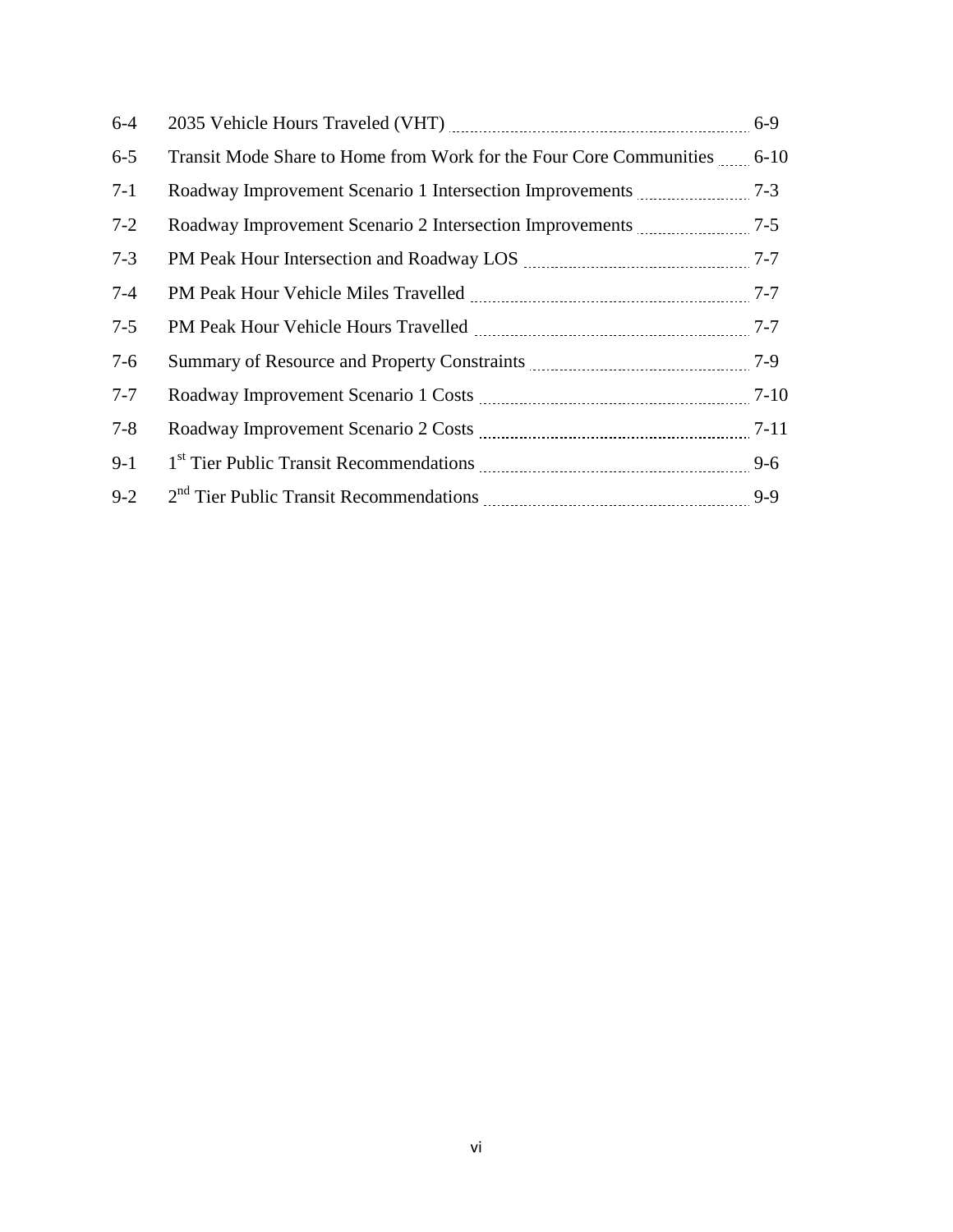## **ACRONYMS/ABBREVIATIONS**

- AADT Annual Average Daily Traffic
- ADA Americans with Disabilities Act
- AICP American Institute of Certified Planners
- ATR Automatic Traffic Recorder
- BWH Beginning with Habitat
- CDS Child Development Services
- CMR Code of Maine Rules
- CRF Critical Rate Factor
- DEP Department of Environmental Protection
- DHHS Department of Health and Human Services
- DHV Design Hour Volume
- DU Dwelling Unit
- EA Environmental Assessment
- EB Eastbound
- EMS Emergency Medical Service
- EPA Environmental Protection Agency
- FAR Floor Area Ratio
- FTA Federal Transit Administration
- GPCOG Greater Portland Council of Governments
- HCL High-Crash Location
- HCM Highway Capacity Manual
- HUD Housing and Urban Development
- ID Identification
- lb pound
- LLC Limited Liability Company
- LOS Level of Service
- MaineDOT Maine Department of Transportation
- min. minute
- MOA Memorandum of Agreement
- MOE Measure of Effectiveness
- MOU Memorandum of Understanding
- MPO Metropolitan Planning Organization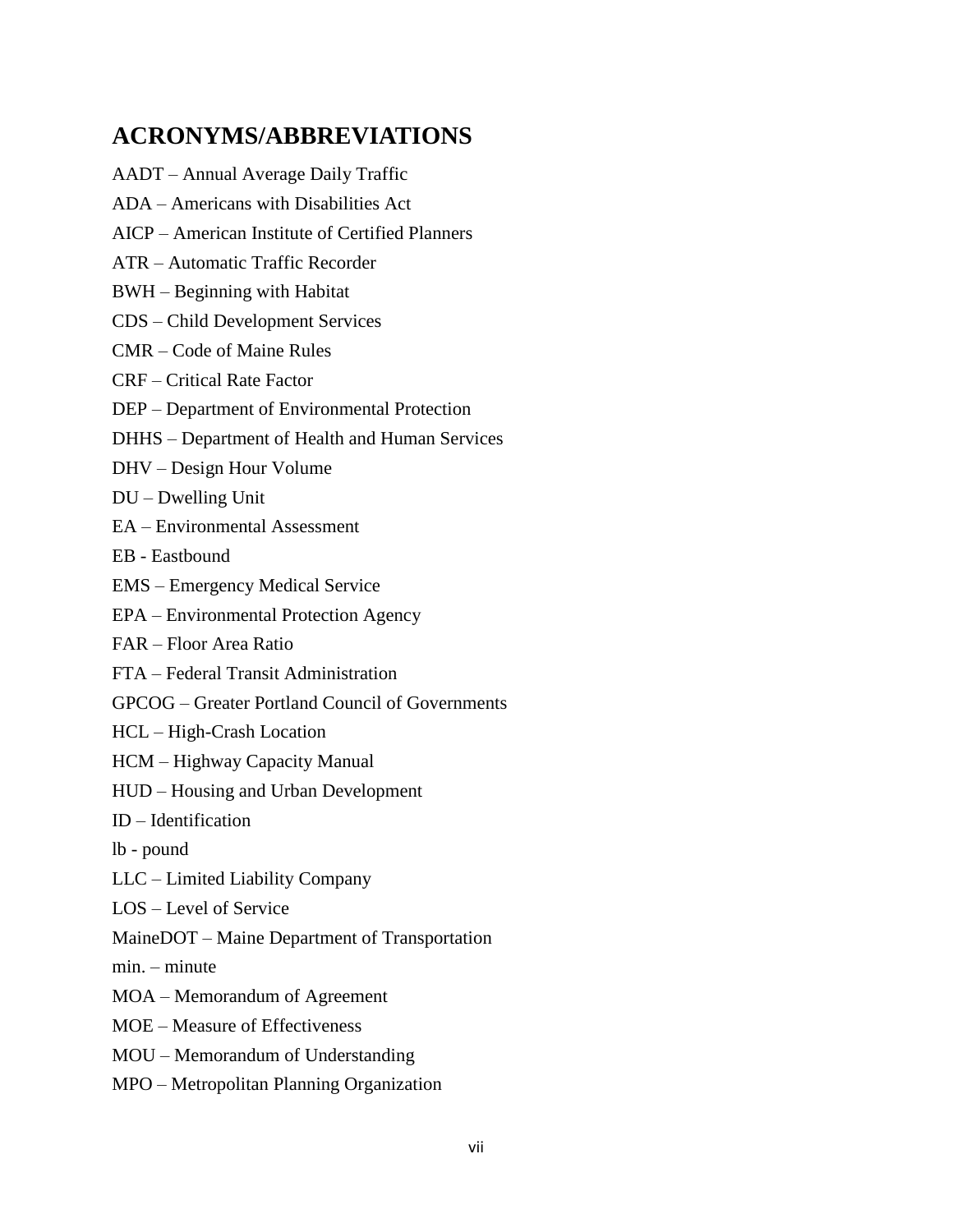- MRSA Maine Revised Statutes Annotated
- MTA Maine Turnpike Authority
- NB Northbound
- NECTA New England City and Town Area
- NEPA National Environmental Policy Act
- NNEPRA Northern New England Passenger Rail Authority
- OOB Old Orchard Beach
- PACTS Portland Area Comprehensive Transportation System
- PAR Pan Am Railways
- PROP People's Regional Opportunity Program
- PWD Portland Water District
- RC&D New England Association of Resource Conservation & Development
- RIS Roadway Improvement Scenario
- Rte. Route
- RTP Regional Transportation Program
- Sat. Saturday
- SB Southbound
- SEDCO Scarborough Economic Development Corporation
- SMRPC Southern Maine Regional Planning Commission
- SOV Single Occupancy Vehicle
- Sun. Sunday
- SPBS South Portland Bus Service
- STPA Sensible Transportation Policy Act
- TAZ Traffic Analysis Zone
- TDM Transportation Demand Management
- TIF Tax Increment Financing
- TIGER Transportation Investment Generating Economic Recovery
- TIP Transportation Improvement Program
- TMC Turning Movement Count
- TOC Transit-Oriented Corridor
- TOD Transit-Oriented Development
- UPWP Unified Planning Work Program
- U.S. United States
- USEPA United States Environmental Protection Agency